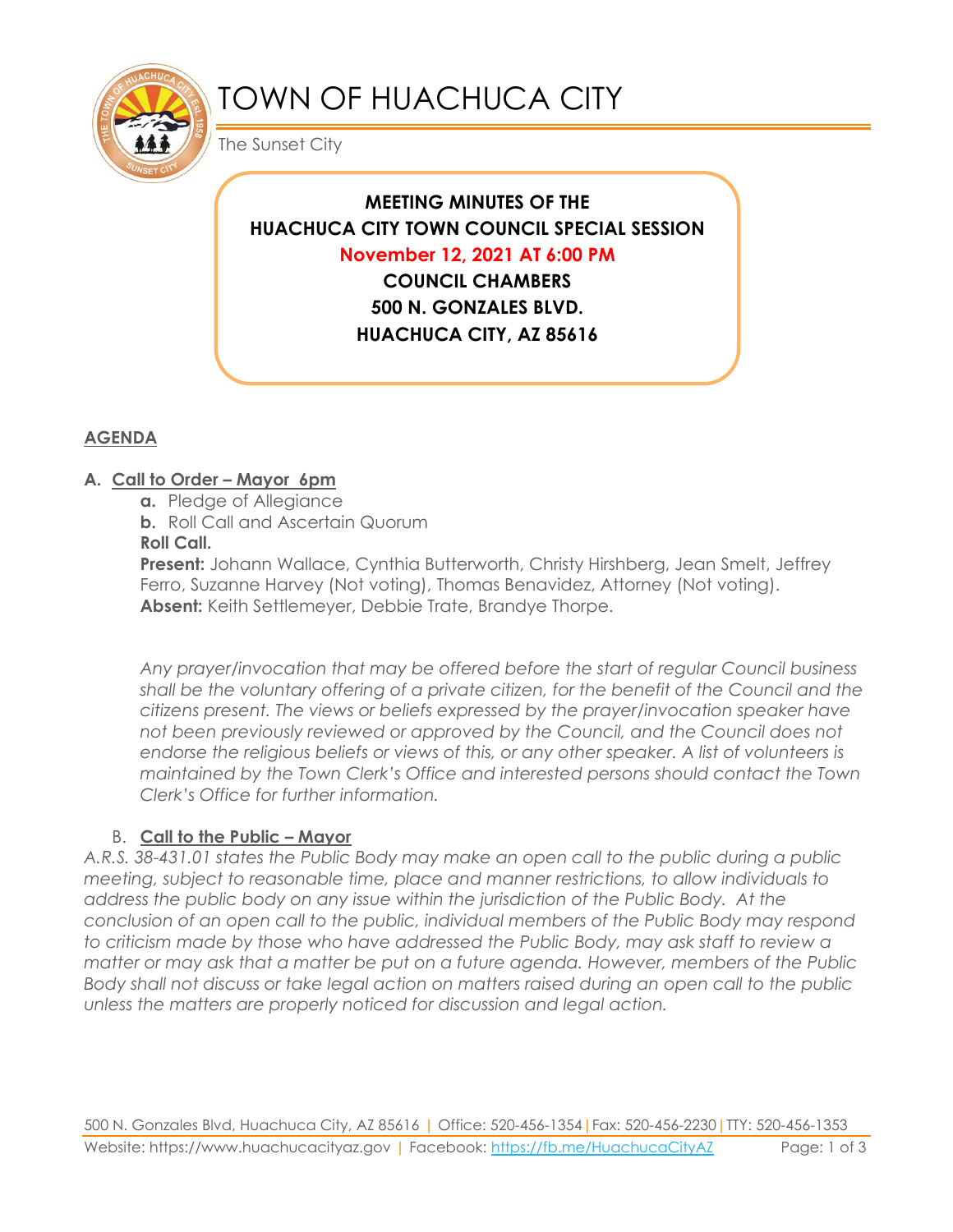#### **C. New Business Before Council - Mayor**

*Public comment will be taken at the beginning of each agenda item, after the subject has been announced by the Mayor and explained by staff. Any citizen, who wishes, may speak one time for five minutes on each agenda item before or after Council discussion. Questions from Council Members, however, may be directed to staff or a member of the public through the Mayor at any time.* 

#### **C.1 Discussion [Mayor Wallace]: Approval of Resolution No. 2021-19, AUTHORIZING THE TOWN TO EXTEND THE INTERGOVERNMENTAL AGREEMENT WITH THE WHETSTONE FIRE DISTRICT FOR FIRE AND EMERGENCY MEDICAL SERVICES FOR 90 DAYS.**

**Motion:** Item C.1, **Action:** Open for Discussion and/or Action, **Moved by** Johann Wallace, **Seconded by Christy Hirshberg.** 

Mayor Wallace advises that Whetstone Fire also had a special meeting to approve this. This extension allows additional time to get the RFP out and complete what needs to be done.

**Motion:** Resolution 2021-19, **Action:** Approve, **Moved by** Johann Wallace, **Seconded by** Christy Hirshberg. Motion passed unanimously.

**D. Adjournment**

#### **Motion: 6:02 pm, Action: Adjourn, Moved by Johann Wallace, Seconded by Cristy Hirshberg. Motion passed unanimously.**

Approved by Mayor Johann R. Wallace on November 18, 2021.

Mr. Johann R. Wallace Mayor

\_\_\_\_\_\_\_\_\_\_\_\_\_\_\_\_\_\_\_\_\_\_\_\_\_\_\_\_\_\_\_\_\_\_\_\_

Attest:

Ms. Brandye Thorpe, Town Clerk

Seal: